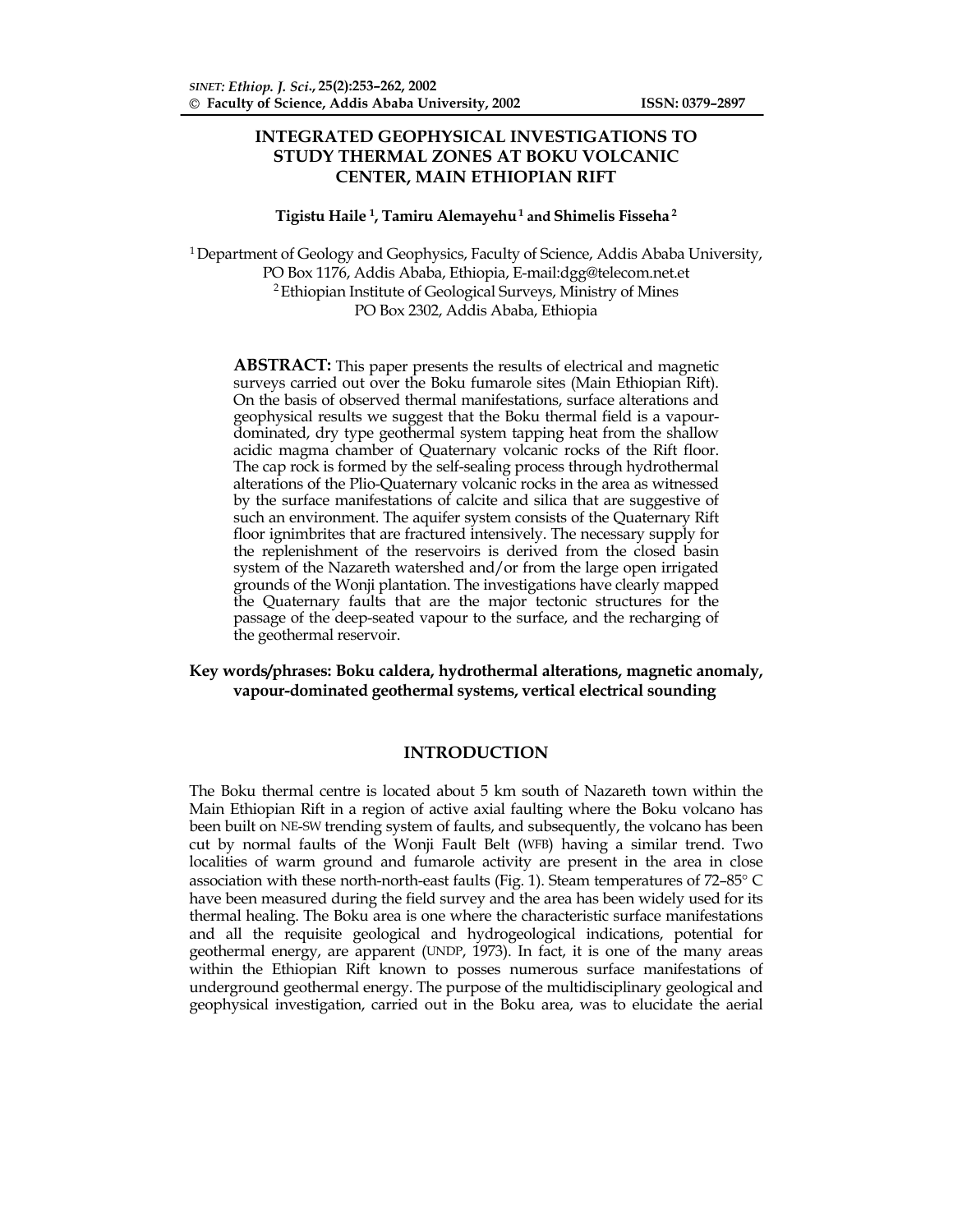extent, controlling parameters and relation to the major structural features of the thermal centre. The survey attempts also to determine whether Boku can be a reasonable prospect for a small-scale development of thermal extraction centres.

The geothermal potential of the Ethiopian Rift is very high. In the Rift, there exists already a geothermal system which is in its production phase (the first in Ethiopia) at Aluto-Langano (Gianelli and Meseret Teklemariam, 1993). The repeated deep crustal faulting and associated volcanism restrict the hydrothermal activity within the Rift. It is characterized by high thermal anomaly where high geothermal gradients influence the shallow volcanic aquifers such as pyroclastics and basic lava flows. Local thermal anomalies are mostly associated with heat flow from shallow magma chamber. The floor of the Main Ethiopian Rift is known to contain a large number of thermal springs and fumaroles. The well-known spots include Boku, Sodere, Aluto, Wendo Genet, Corbetti, around Lake Shalla, Lake Langano, etc. In these areas the main thermal manifestations are hot water, fumaroles and hot grounds (UNDP, 1973). The main steam conducting fractures are the Wonji faults. These fractures frequently intersect high geothermal gradient areas near the acidic magma chamber. In the MER the main geothermal reservoirs are Pliocene basalts and ignimbrites (Tamiru Alemayehu, 1993; Berhanu Gizaw, 1996; Tamiru Alemayehu and Vernier, 1997). Almost all thermal centres are found in close association with acidic volcanic centres. The deep circulation of groundwater provides a mechanism whereby heat from focused deep source is transferred into diffuse discharge zones.

### **GEOLOGICAL SETTING**

The major tectonic lines, which are aligned in NE-SW direction in the Rift floor, form numerous local graben and horst structures (Rift-in-Rift structures). The central volcanoes are rooted along these tectonic lines and are characterized by collapsed calderas, among which the Boku caldera occupies the southern part of Nazareth city in the Main Ethiopian Rift (MER). The volcanic eruption and emplacement of the products took place 0.8 million years (m.y.) ago (Alula Damte *et al*., 1992). The volcanic products from the Boku volcano can be grouped as alkaline and peralkaline rhyolite lava domes, flows, and pyroclastic falls, which cover the floor complex ignimbrite deposits. After the emission of these products and collapse of the caldera, intra-caldera products such as scoria cones with associated basaltic lava flows cover the central caldera. The Boku ridge forms the highest elevation in the area rising from 1600 m to 1875 m above sea level. This young volcano has been repeatedly dissected by the recent deep and extensive late Quaternary faults, which are part of the WFB (Mohr, 1971). In this regard the time coverage for the faulting at the Boku reaches as much as the age of the volcano (0.8 m.y., Alula Damte *et al*., 1992) or even younger considering that the WFB took place 1.6 my ago (Meyer *et al*., *1975).*

The main lithological units identified in the area, from older to younger, are the following (Fig. 1): Rift floor ignimbrites; slightly welded tuffs; unwelded tuffs; rhyolitic lava flows; pumice fall deposits; obsidian flows, and basaltic lava flows and scoria. These lithologic units are not laterally continuous and show variations in thickness.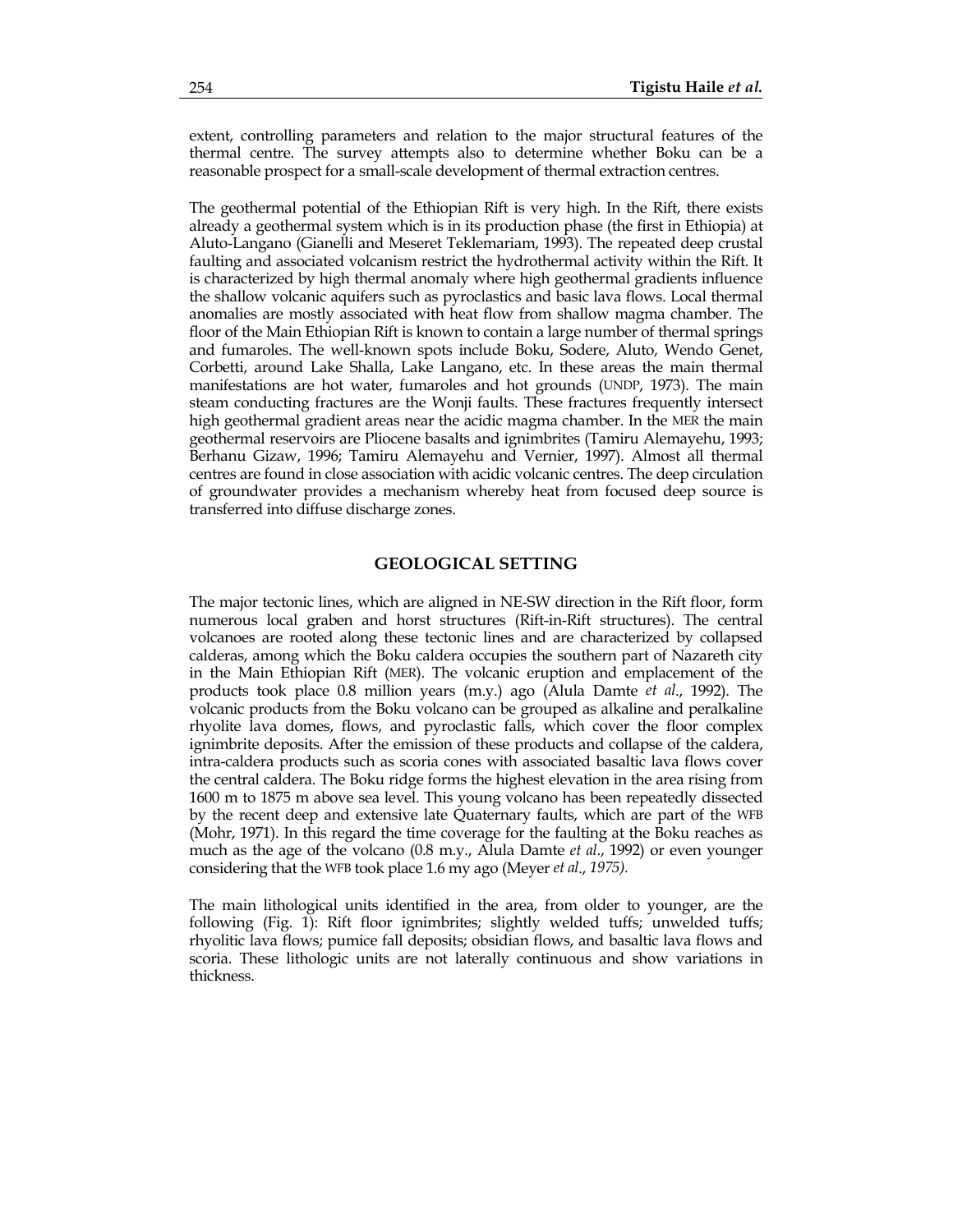

**Fig. 1. Geological map of Boku Area (Modified after Alula Damte** *et al***., 1992).** 1- Rift floor ignimbrites, 2- Slightly welded tuffs, 3- Pumice fall deposits, 4- Rhyolitic lava flows, 5- Unwelded tuffs, 6- Basaltic lava flows, 7- Scoria, 8- Lacustrine deposits, 9- Alluvial deposits, 10- Resistivity profile line and VES points, 11- Active thermal centres, and 12- Proposed well site.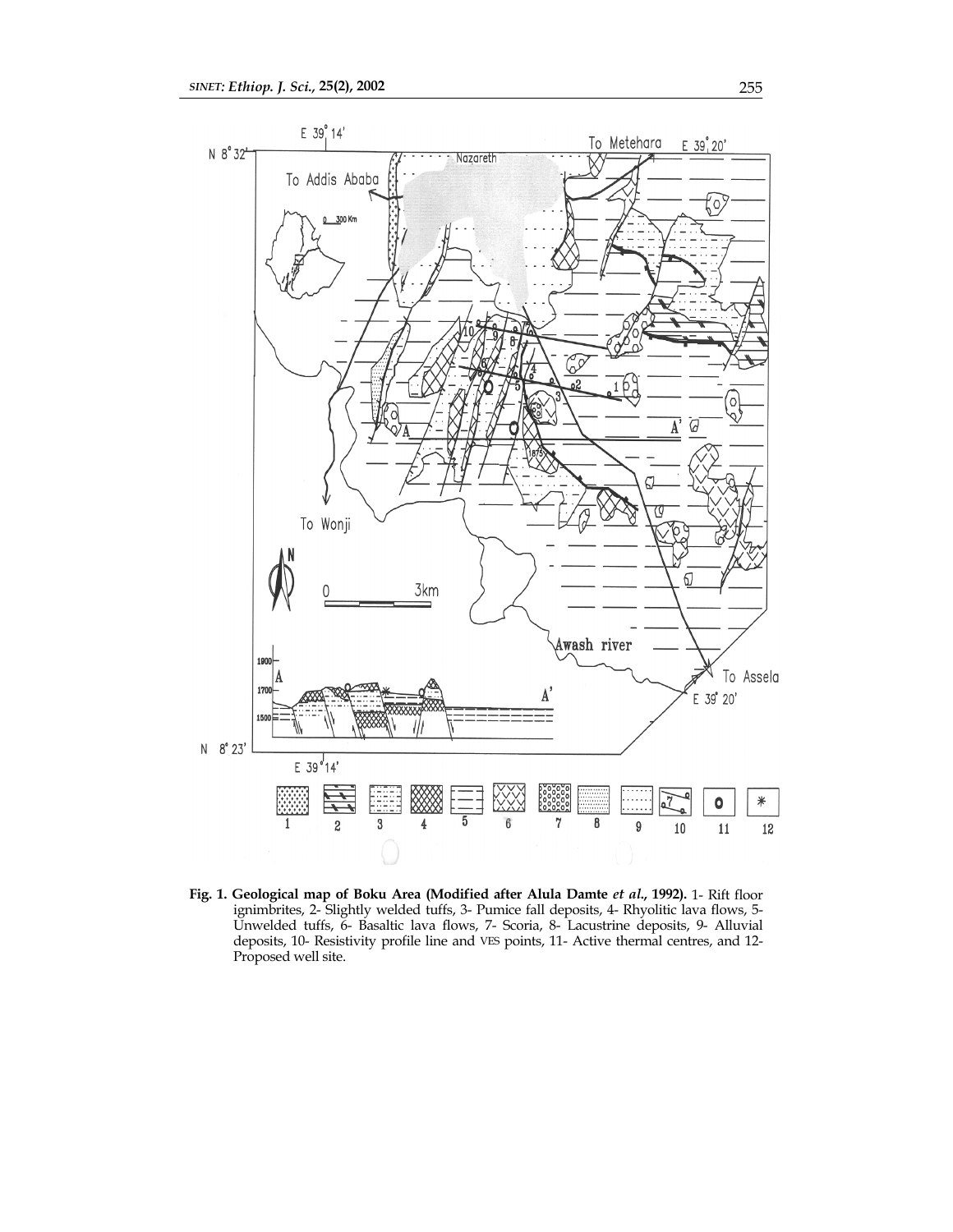# *Rift floor ignimbrites*

The rift floor ignimbrites are the oldest outcropping unit in the area. The main outcrops are found just west of Nazareth town having elongated outcrops and bounded by faults. The ignimbrites are strongly welded and massive. The total observed thickness is about 100 m with the K/Ar age of 1.7 Ma (Alula Damte *et al*., 1992). According to the regional stratigraphy, rift floor ignimbrites are believed to be the basal rocks below the Boku volcanic products.

# *Slightly welded tuffs*

This unit is rich in pumice clasts and lithic fragments. The tuff has brown colour and outcrops along the eastern rim of the Boku caldera. The unit has a thickness of about 80 m.

# *Rhyolitic lava flows*

The rhyolitic lava flows occur as a basal layer on the western rim of the caldera. These flows are grey in colour and porphyritic in texture. The outcrop is limited around the vent. This unit confines the pumice fall and the obsidian flows and forms steep slopes around the rim.

# *Pumice fall deposits*

Stratigraphically, the deposit covers the lower rhyolitic lava flow and is areally very extensive. In the hydrothermally active areas, it is completely altered. The pumice fall deposit forms gentler slope even far away from the caldera with the exposed thickness of about 4.5 m.

# *Obsidian flows*

These flows are limited around the caldera rim and have characteristic black colour. The flows are intensively fractured and at some places weathered to the state of perlite. The unit is unmapable in the considered scale.

# *Unwelded tuffs*

The unwelded tuffs cover the entire plain areas of the region. The unit has small amount of pumice fragments, some dark coloured rock fragments as much as 4 cm in diameter, and is generally dominated by ash. Since the unit is very loose, the surface runoff has formed deep gullies all over the farmlands.

# *Basaltic lava flows and scoria*

These units are the result of post caldera eruption and are localized within the caldera. The basaltic lava flows are vesicular in texture and some of them are filled with secondary minerals. In some outcrops basaltic lava flows underlie the scoria deposits.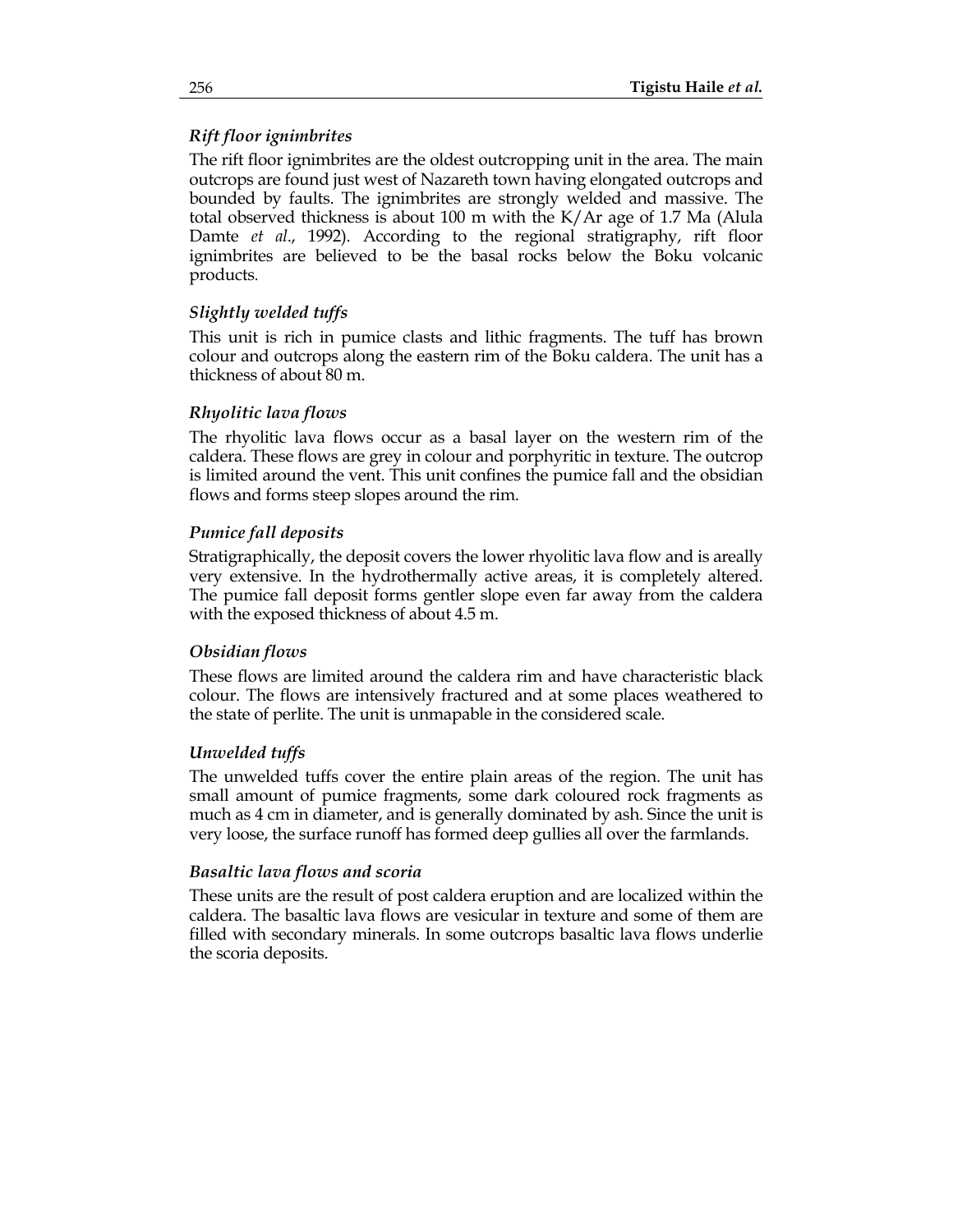### **THE BOKU THERMAL CENTRES**

On the Boku ridge, the rhyolitic lava flows show flow banding and are intensively fractured favouring both shallow infiltration and uprising of steam. According to Tamiru Alemayehu and Vernier (1997), the high temperature of groundwater at shallow depth around Nazareth is likely due to the presence of high temperature gradient at shallow depth that was defined as 1°C increase for every 6m of depth (0.17° C/m).

The permeable aquifers forming the reservoir must therefore have a hydraulic continuity with the large recharge areas for the rainwater to be available in continuous supply. Possible sources that can be attributed to the Boku fumaroles are waters of the Nazareth closed hydrographic basin that forms stagnant pool, and water from the irrigated plains of the Wonji plantation, which has to be confirmed by isotopic studies. Meteoric waters may also penetrate downwards through faults at the sites where there are no uprising hot fluids. The recharging water should continually be flowing into the aquifer to balance any natural loss occurring at points of the surface as a fumarole. Until these days no proper exploitation of the steam has been carried out in the area with the help of boreholes.

The importance of the Boku caldera both as a route for recharge of water and discharge of hot fluids should not be underestimated. It is wise to note that a caldera, like the Boku, has been subjected to such intense mechanical and thermal stress that complex faulting will have caused the formation of extensive permeability, which, with time, may become covered by a cap rock as in the case of a graben. The fact that voluminous acidic magma has been extruded from Boku volcano in relatively recent geologic time means that there is still a large store of residual heat beneath the fractured zone.

The hydrothermal alteration zones apparent on the ground extend for about 200 m along a normal fault down-thrown to the northeast (Fig. 1). About 1 km east of this, another zone of hydrothermal alterations up to 100 m-wide and extending for about 300 m along another fault down-thrown to the southwest is apparent. The discharge of steam is controlled by the young faults and fractures. The main indications of long-lived strong hydrothermal activity are the deposits of calcium carbonate and quartz.

At present a warm ground is restricted to a narrow zone along NE-SW aligned normal faults line at the western shoulder of the caldera. Quartz and calcite are observed to seal the fracture and the rock is altered forming kaolin. The surface manifestation of these alteration zones is indicative of hydrothermal process (Economides and Ungemach, 1987). These hydrothermal alterations are suggestive of the fact that the thermal field is a self-sealing type due to the deposition of secondary minerals so that at present the steam centres are localized along deep fracture lines.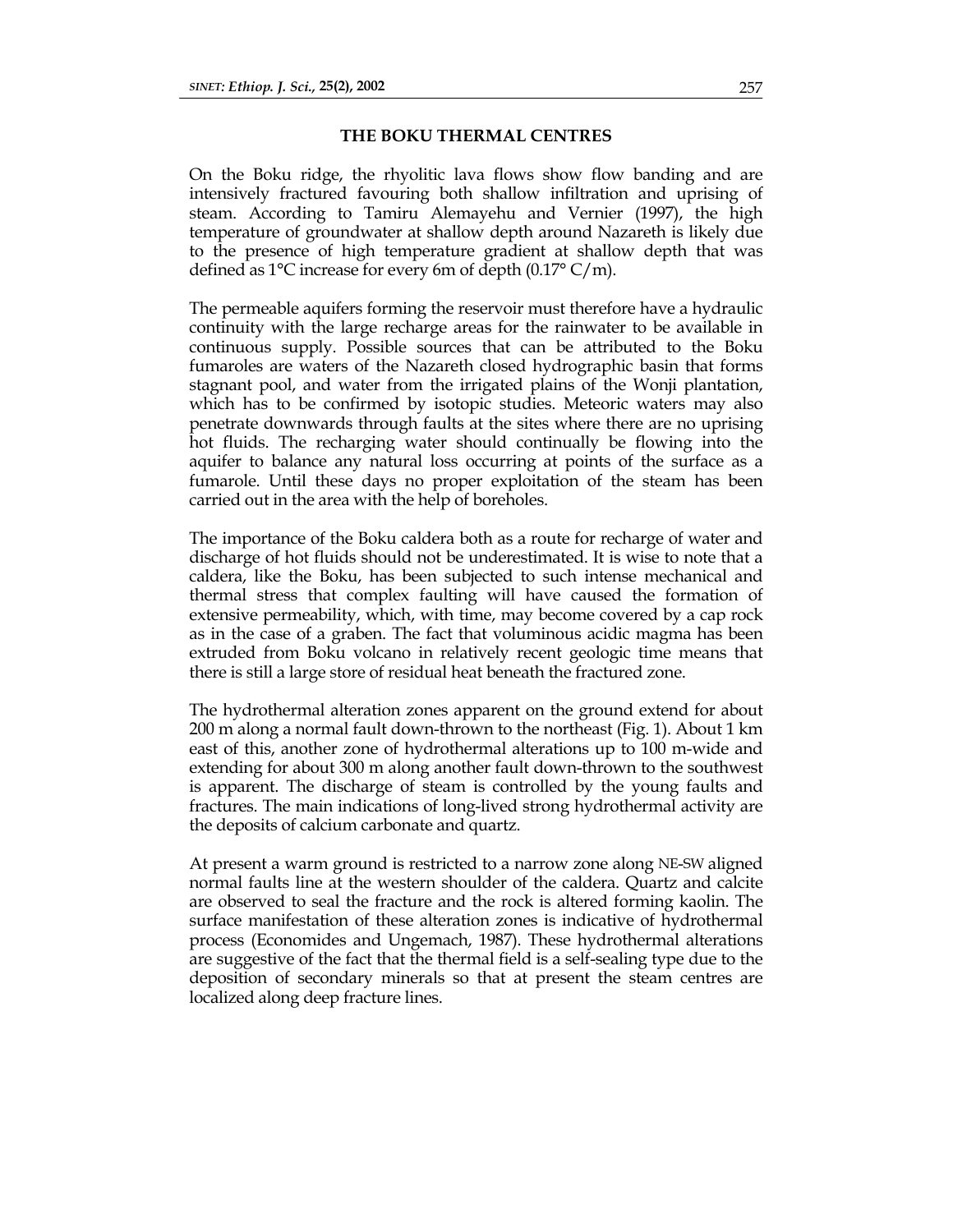### **GEOPHYSICAL INVESTIGATIONS AND RESULTS**

A large scale geothermal exploration operation essentially aims at locating the geothermal field or low grade aquifer; decision as to whether a field, if found, is semithermal or hyperthemal; determine whether the hyperthermal field, if located, is steam or water dominated, and define as closely as possible the location, the area, depth and probable range of temperatures of any located field or low grade aquifer (Mediav, 1970; Banwell, 1970; Giancaro, 1973).

The choice of the geophysical method to be used for surveying a particular potential geothermal site depends upon the local geological conditions and the objectives assigned to geophysics. One method is less likely to solve all problems encountered in geothermal exploration solely (as is the case in all other problems requiring inputs from geophysical work), and it is in general recommended that at least two methods be used, based on different criteria and parameters (Rybach and Muffler, 1981; Economides and Ungemach, 1987).

The results in this paper are based on two methods, namely electrical resistivity survey and magnetic survey. The small aerial extent of the thermal manifestations, accessibility, availability of equipment, financial limitations and the initial objectives assigned to geophysical work - that of delineating the major structural controls and defining the type of geothermal system in operation at Boku have warranted the use of these two methods. As to the density of the measuring points, the standard sampling values of 2–4 stations/km for the electrical sounding surveys, and 100 stations/km for the magnetic surveys, envisaged in geothermal prospecting, have been used.

#### *Electrical resistivity surveys*

The resistivity of a geologic horizon depends on a number of parameters, the most important of which are porosity, salinity of interstitial fluid, and temperature. The effect of temperature change is the greatest especially at low temperatures  $\langle 5100^\circ \text{ C} \rangle$  and becomes small for temperatures  $> 200^\circ \text{ C}$ . In deeper parts of a hydrothermal system, the resistivity is more affected by porosity and salinity than by variations in temperature, where the effect is more pronounced in horizontal profiling where lateral variations in resistivity are mapped. Therefore, at Boku the Schlumberger vertical electrical sounding (VES) and axial dipole-dipole profiling techniques have been applied for mapping both the vertical and horizontal variations in resistivity. The results of the dipole-dipole profiling surveys, along with gravity, temperature, and time domain electromagnetic (TDEM) sounding surveys will be presented in another contribution.

Superimposed on Figure 1 are shown the two traverses along which these surveys have been carried out. A total of ten VES surveys were done six on the first and longest profile and four on the second. The spacing between the VES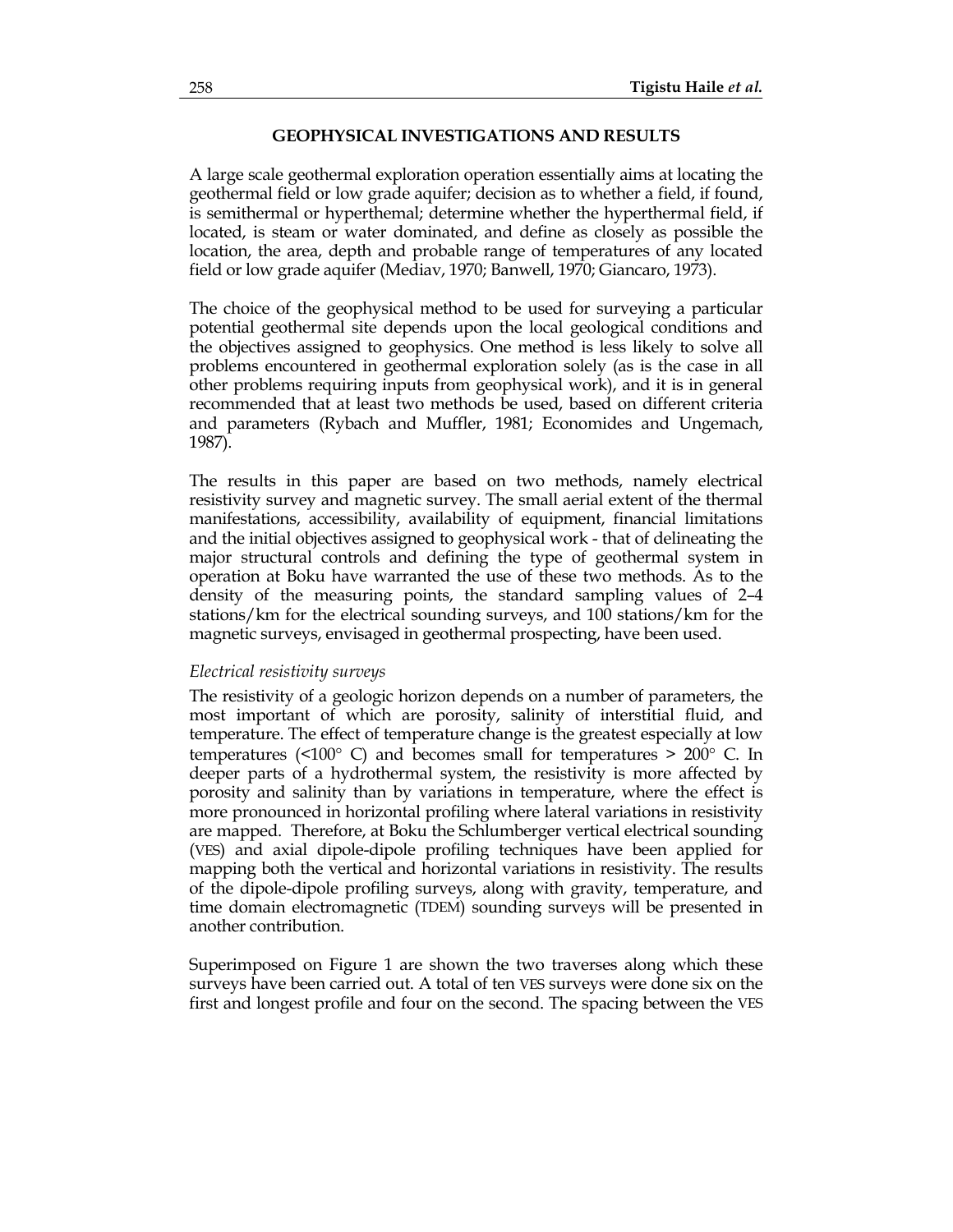points was chosen to be 500 m whenever the topographic conditions permitted to maintain this station separation. The two traverses are separated by one kilometre, and the soundings were carried out with maximum AB/2 of 500 m on most and AB/2 of 750 m on some sounding points. Profiling surveys were also carried out on both traverses. The traverse and the survey points were so chosen to start well within the Boku caldera and extend over the currently active Boku thermal centre.

The Briggs and Stratton AC generator, the heavy duty Scintrex TSQ-3 Low Frequency Square Wave Transmitter and the IPR-10 Receiver system with the associated accessories were used for both the sounding and profiling surveys. The data from these surveys were analyzed using the standard GEOSOFT (SUSHI, version 2.00) software and sample results of the VES analysis, for traverse 2a, are presented in Figure 2 for discussion in this paper. The Figure gives the interpreted geoelectric section along VES points 7, 8 and 9.

#### *Magnetic surveys*

Magnetic surveys are commonly used exploration tools for their ability in lithologic differentiation of the basement and their ability to highlight structural features like faults, grabens and horsts. In geothermal field surveys this technique is found to be even more attractive and of high potential, as it is suited for mapping hydrothermal alteration zones related to the presence of a geothermal reservoir. These are often characterized by the alteration of magnetite to pyrite, and therefore give magnetic responses less than that of unaltered zones. The rapidity with which the measurements can be made and the low cost of operation were additional justifications for using this method at Boku in the present study.

Accordingly, magnetic surveys were carried out using the IGS-2 Integrated Geophysical System and total field values at 10-meter intervals were measured along three profiles. Two of these profiles are the same as the profiles over which electrical surveys were done, and the third traverse was selected mid-way between these two (500 m from traverse 1). The total field plots along traverse two are given in Figure 2b.

## **DISCUSSION**

The geoelectric section from the VES data given in Figure 2a is for the profile passing through VES points 7, 8 and 9. Based on the resistivity ranges available and the stratigraphic succession of the area obtained from geologic studies, the section has been interpreted to mainly consist of a four to five layer earth structure. A top layer of alluvial cover with an approximate constant thickness of 0.9 m along the traverse overlies a second layer of about 2 m thickness, with resistivity values ranging from 40 Ωm to 82 Ωm and constitutes the ash deposit layer. A third layer of considerably large but varying thickness at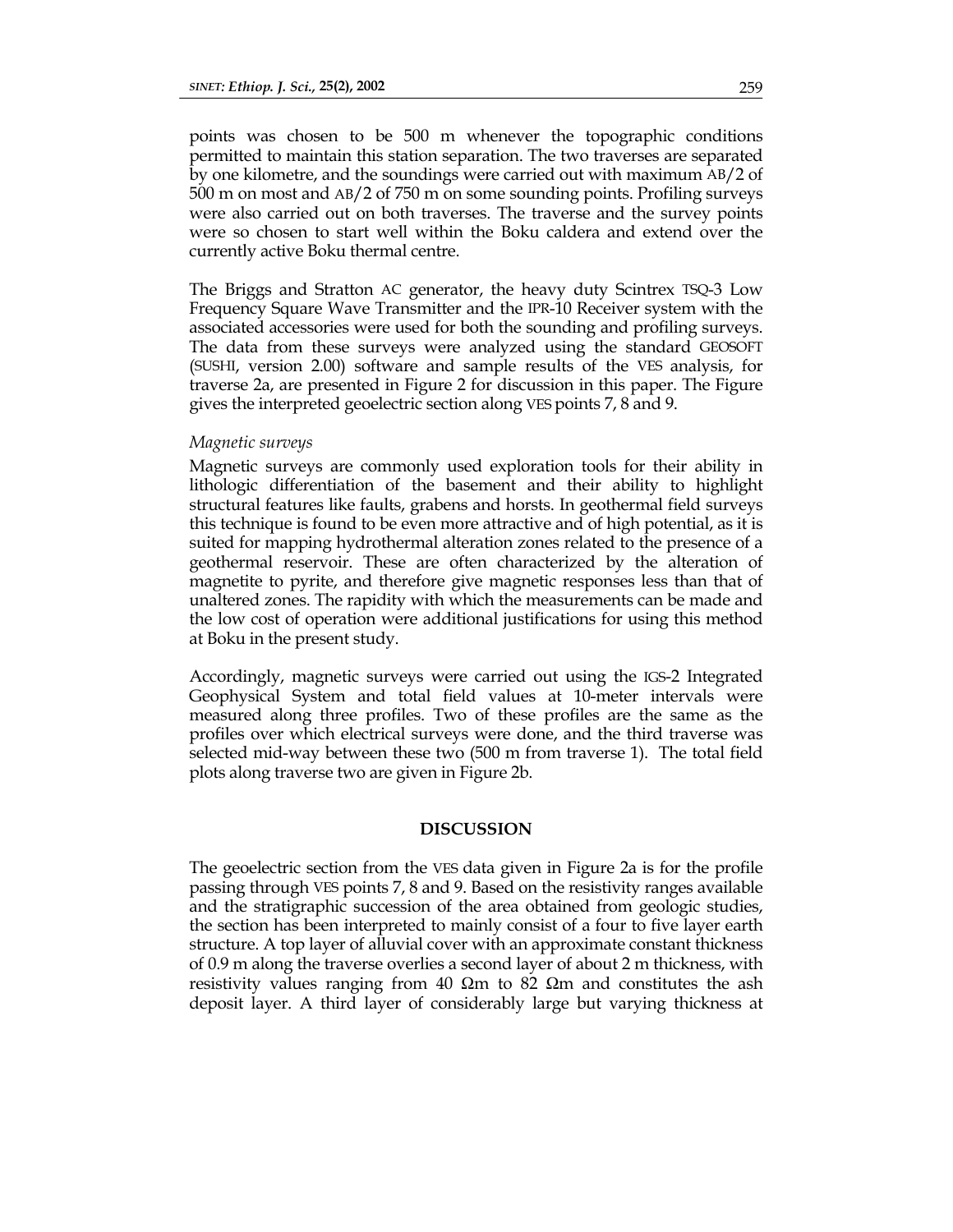various points along the traverse appears as the dominant lithologic unit in the area. This is interpreted as the pumice-fall deposit. This layer is missing at depth around VES points 7 and 9 but is continuous to large depth on both sides of VES 8.

Below this third layer is a highly resistive (980–984  $\Omega$ m) rhyolitic lava mapped around VES points 7 and 9 constituting the basement layer. It is probable that this layer forms part of the lava flow that is observed from surface geological mapping as shown to outcrop at different locations on the geologic map. The fifth layer, especially mapped around VES 8 and not shown in the section, is a layer of decreasing resistivity with depth (120–52  $\Omega$ m, around VES 8) extending to depths as far as the current penetration could go with this survey, to depths in excess of 200 m. Along this traverse and within the thick layers are small lenses that have resistivities ranging from small to moderate values and the presence of these lenses may affect the general resistivity trend of the geoelectric section.

From the magnetic profile plot given in Figure 2b it is seen that relatively smooth and low values of total magnetic field are recorded along the same traverse except at the two locations around VES points 7 and 9. The magnetic field variations are in good conformity with the electrical measurements in that they accurately depict the location of the major subsurface structural units, specifically the structural contacts at depth. The low, almost smooth, magnetic anomalies shown indicate the presence of highly hydrothermally altered rock units that are devoid of elements with magnetic properties.

### **CONCLUSIONS**

The data and information obtained from this investigation lead us to suggest that Boku is a vapour dominated dry type geothermal field with characteristics (in which) steam is produced in saturated state with steam temperatures generally >150° C. The cap rock is most probably produced by a self-sealing process through the alteration of acidic volcanic rocks and deposition of secondary minerals. The presence of silica and calcite are indication of the presence of strong hydrothermal activity. The main conduits for the propagation of heat from the deep-seated thermal sources are the Quaternary faults and fractures. The results of representative geoelectric and magnetic profile sections clearly show these structures. In summary, the ideal borehole sites for tapping the steam are along the fault zones or zones of crossing of the fault systems are shown on the geological map in Fig. 1.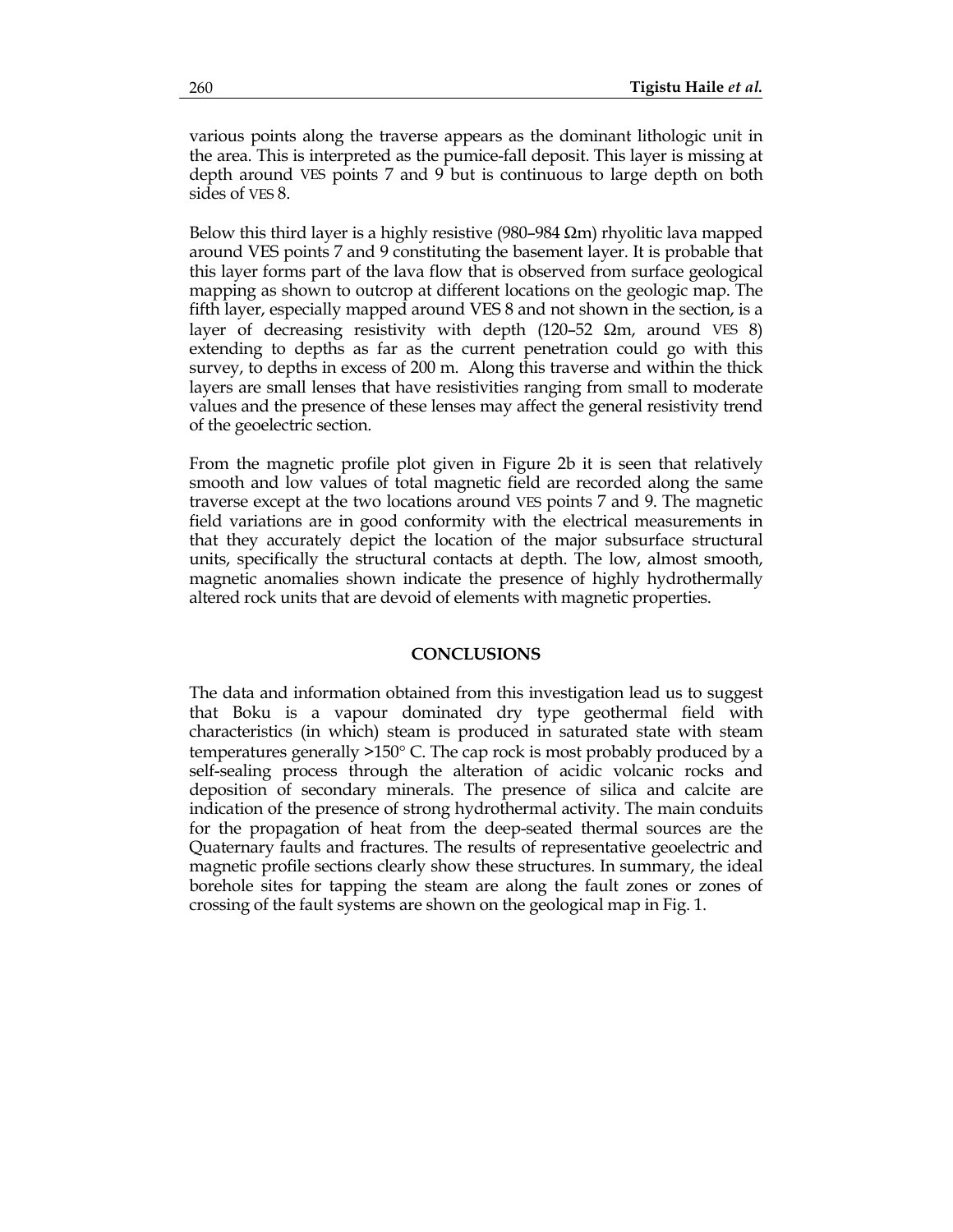

**Fig. 2. a) Geoelectric section for VES 7, 8 and 9 (**Ω**m) and b) magnetic profile plot around VES points 7 and 9 (gamma). 1- Rhyolitic lava flows; 2- Unwelded tuffs; 3- Altered basaltic lava flows; 4- Fresh basaltic lava flows; 5- Pumice deposits; 6- Alluvial deposits.** 

The observed decrease in resistivity at greater depth suggests that geophysical methods with larger depths of penetration, extending to the depth of the heat and surface water interacting zone, are required to map the aquifer system. In addition, geochemical and isotopic studies (such as deuterium, tritium,